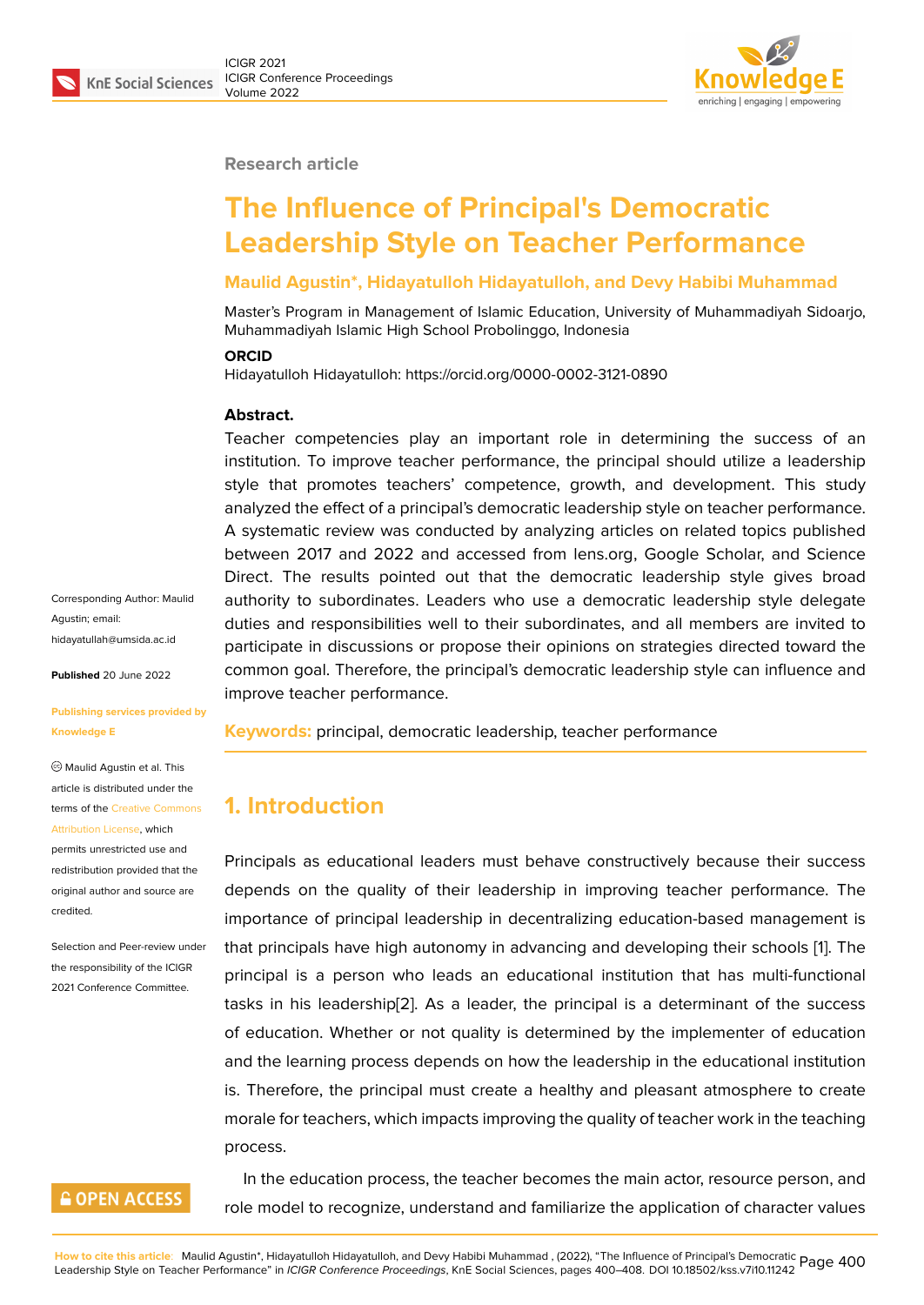to students. Therefore, the task of the teacher is not only to transfer knowledge and transfer of competence but at the same time to transfer values, so that teachers are not just teachers but really as educators who will transfer these values to their students [3]. Because values cannot be taught, values can only be practiced; So as educators, teachers must be able to set an example for their students. Transferring knowledge, skills, and values is the main task of teachers in learning that is carried out with students.

Every organization requires excellent performance from its members to realize organizational goals, including schools [4]. Therefore, teacher performance must be one of the essential things that need attention from the school, especially the principal as a leader. Based on the results of the studies that have been carried out, it shows that leadership has a significant effect o[n](#page-6-2) performance in various organizations [5], [6], [7]. In the world of education, the principal's leadership has a significant influence on teacher performance [8], [9], [10].

In the leadership process, it can be displayed in several leadership st[yle](#page-6-3)s[, a](#page-6-4)s [w](#page-6-5)ell as in the leadership of the principal. The right leadership style of the principal can affect the per[fo](#page-7-0)r[ma](#page-7-1)n[ce](#page-7-2) of teachers in completing their duties [11], because the level of performance of a teacher depends on the leadership style displayed by the principal. So that the principal is required to show the correct pattern or style of leadership and is preferred by the teacher.

Positive perceptions about the principal will arise if the teacher likes work that can improve his performance so that the tasks he carries can be completed [12]. But in reality, there are still many teachers who are less concerned with the policies and responsibilities are given by the principal. In addition, habits that occur in an institution must be formed, directed, managed in such a way as to realize the vision a[nd](#page-7-3) mission of the school itself. Often these things do not get serious attention in implementing education in schools. Leadership style factors can affect teacher performance at work. Although it looks simple, if left unattended, it can lead to more complex problems in terms of work productivity as a form of teacher performance in schools. Therefore, this study was conducted to analyze the contribution of the principal's democratic leadership style in improving teacher performance.

### **2. Methods**

This scientific article was prepared using the Systematic Literature Review (SLR) method. A systematic literature review is a method that identifies, reviews, evaluates, and interprets all available research. Researchers collected journal articles from Google Scholar,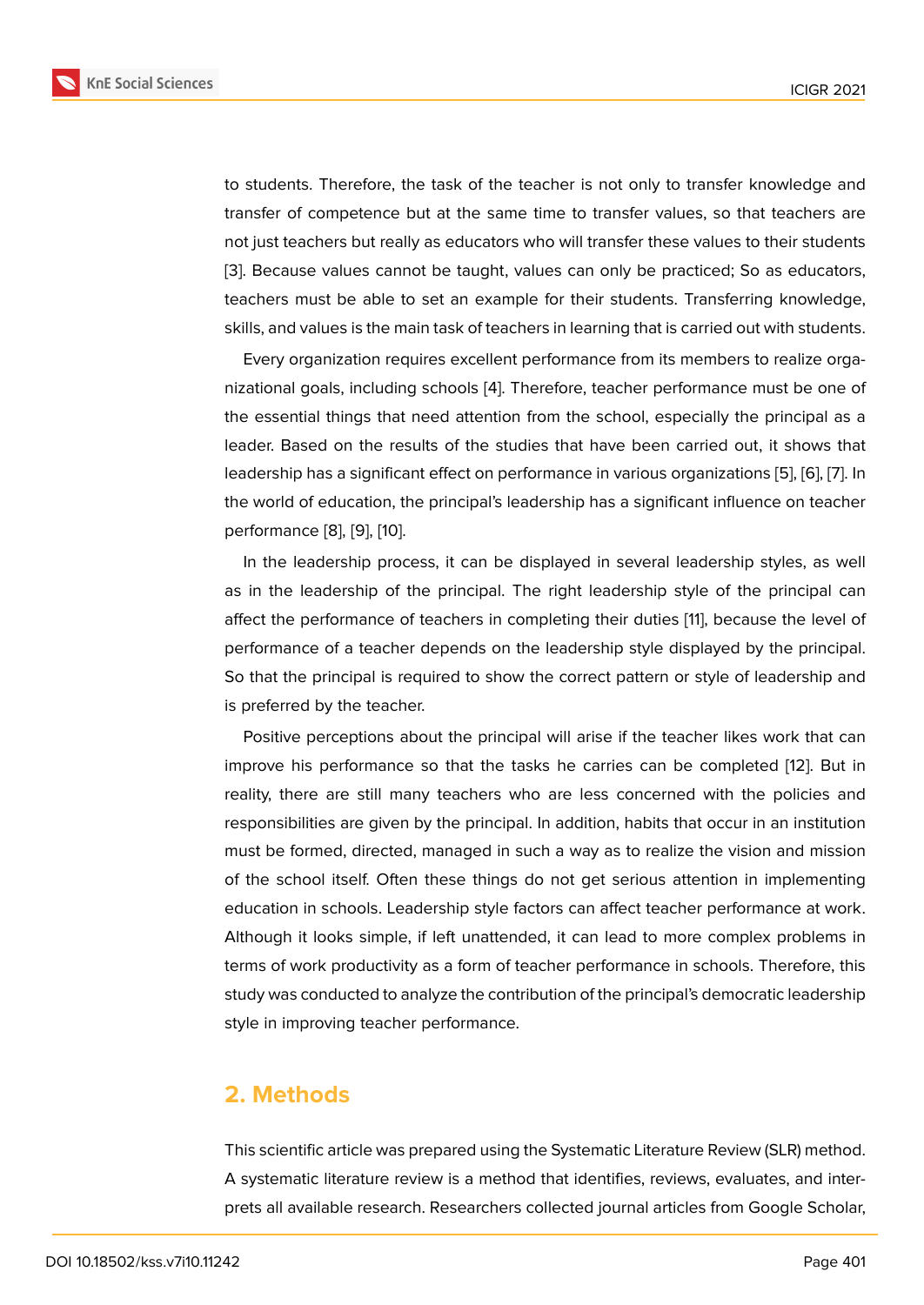SINTA, Lens.org, and Science Direct to complement this research. The keywords are Principal Leadership and Teacher Performance. The articles collected are only articles published in the period 2017 to 2021. In this method, the researcher reviews and identifies journals in a structured manner which in each process follows the steps that have been set [13]. The process and sequence is as shown in Figure 1 below.



**Figure** 1

The Research Method includes the following phases:

- 1. Phase 1 (Inisial Search ) : 528 results were found by searching all databases using keywords: "Leadership Principal; Teacher Performance".
- 2. Phase 2 (Extended Serach) : After the screening, it was found that 89.58% of journals (473) from stage 1 were irrelevant because they were outside the scope of discussion or context. Further search using a specific keyword combination "Principal's Democratic Leadership Style on Teacher Performance".
- 3. Phase 3 (Eligibility) : The result is 528 minus 473 by analyzing the abstracts of the articles. Only relevant studies are retained.
- 4. Phase 4 (Inclusion): All the remaining articles became 55 and were recorded in a structured and systematic manner. The articles were read, and then a final screening process removed all but seven articles.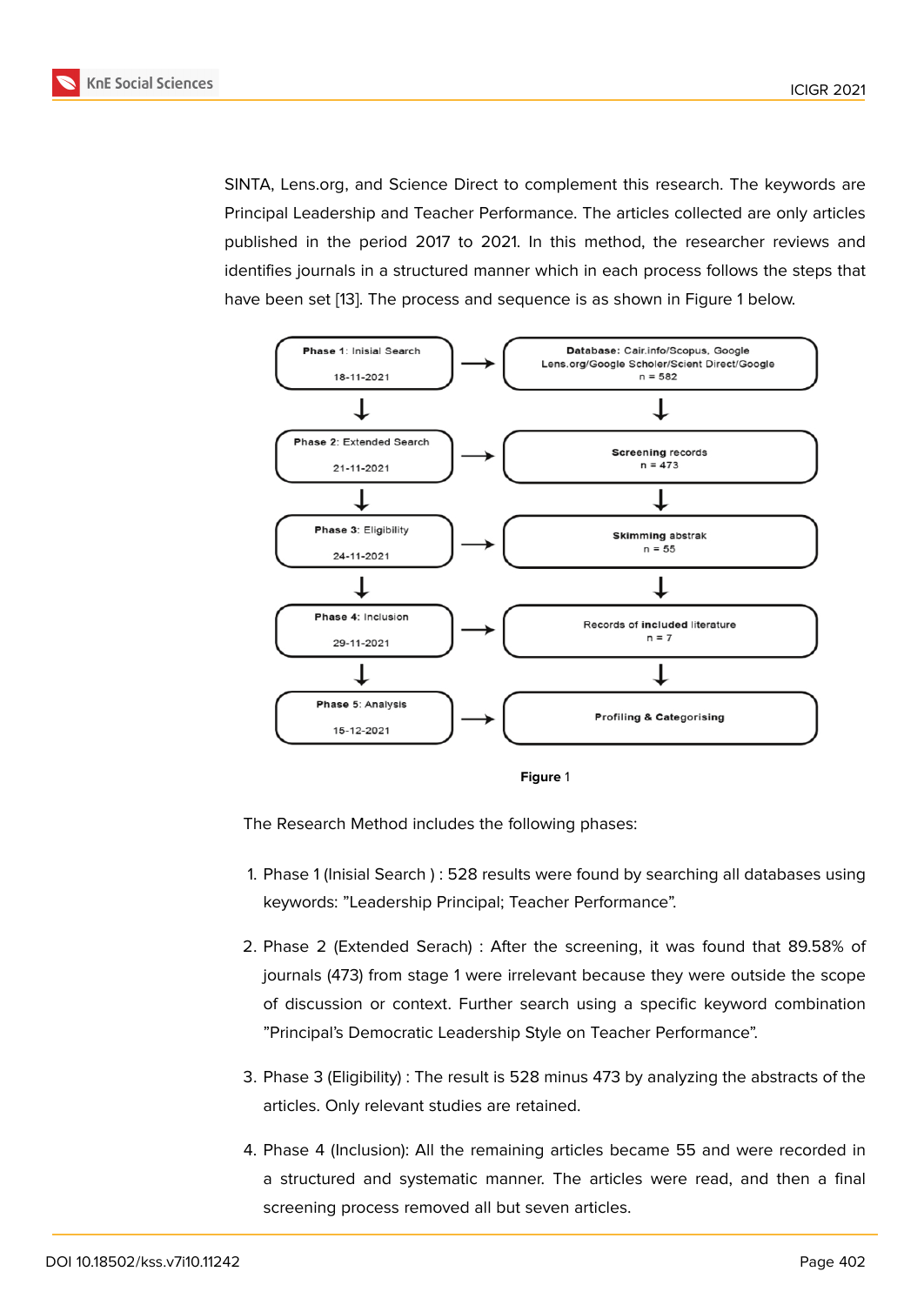5. Phase 5 (Analysis) : Profile tables are created for seven sources which are considered relevant to the research topic and stored for detailed analysis.

# **3. Finding and discussion**

Leadership is a relationship between superiors and subordinates that aims to carry out transformations and accurate results by the expected goals [14]. While the leadership style is the ability of a superior to direct, motivate, encourage employees or subordinates to work well to achieve the goals of the organization or institution. Therefore, leadership style is an essential factor in an agency or institution [15].

As a leader, the principal must make his school an independent, quality, and characterized educational institution. The principal must develop his leadership strategy to plan, organize, implement, and evaluate to achieve [the](#page-7-4) educational goals held. The principal is one of the determinants of the success of each learning process and a very influential part of the process and quality learning outcomes. The principal is responsible for influencing, guiding, encouraging, showing, and mobilizing teachers, employees, parents, students, and managers to work together and participate in achieving goals [8].

In educational institutions, the performance of quality teachers is influenced by the support of the principal as a supervisor and manager. In general, teacher performance [ca](#page-7-0)n be seen from the aspect of the quality of teachers on duty, such as working individually with students, careful planning and programming of learning, use of learning tools, always involving students in learning activities and the active role of teachers as leaders in the class [16].

Teacher performance is not only influenced by internal factors but also by external factors. Internal factors include the teacher's expertise, skills, character, ideas, encouragement to becom[e a](#page-7-5)n educator, expertise in practice, and the family environment. Meanwhile, external factors come from outside the teacher, such as income, facilities, actual work environment, and leadership. This is where the principal as a leader is required to choose the right leadership style, such as a democratic leadership style. Because in a democratic leadership style, a school principal always includes teachers in every decision making so that it can improve teacher performance which will affect the achievement of educational goals and the quality of education.

Some articles that can be reviewed based on search results are as follows:

**Table 1.** Related Search Results Article Principal's Democratic Leadership Style on Teacher Performance.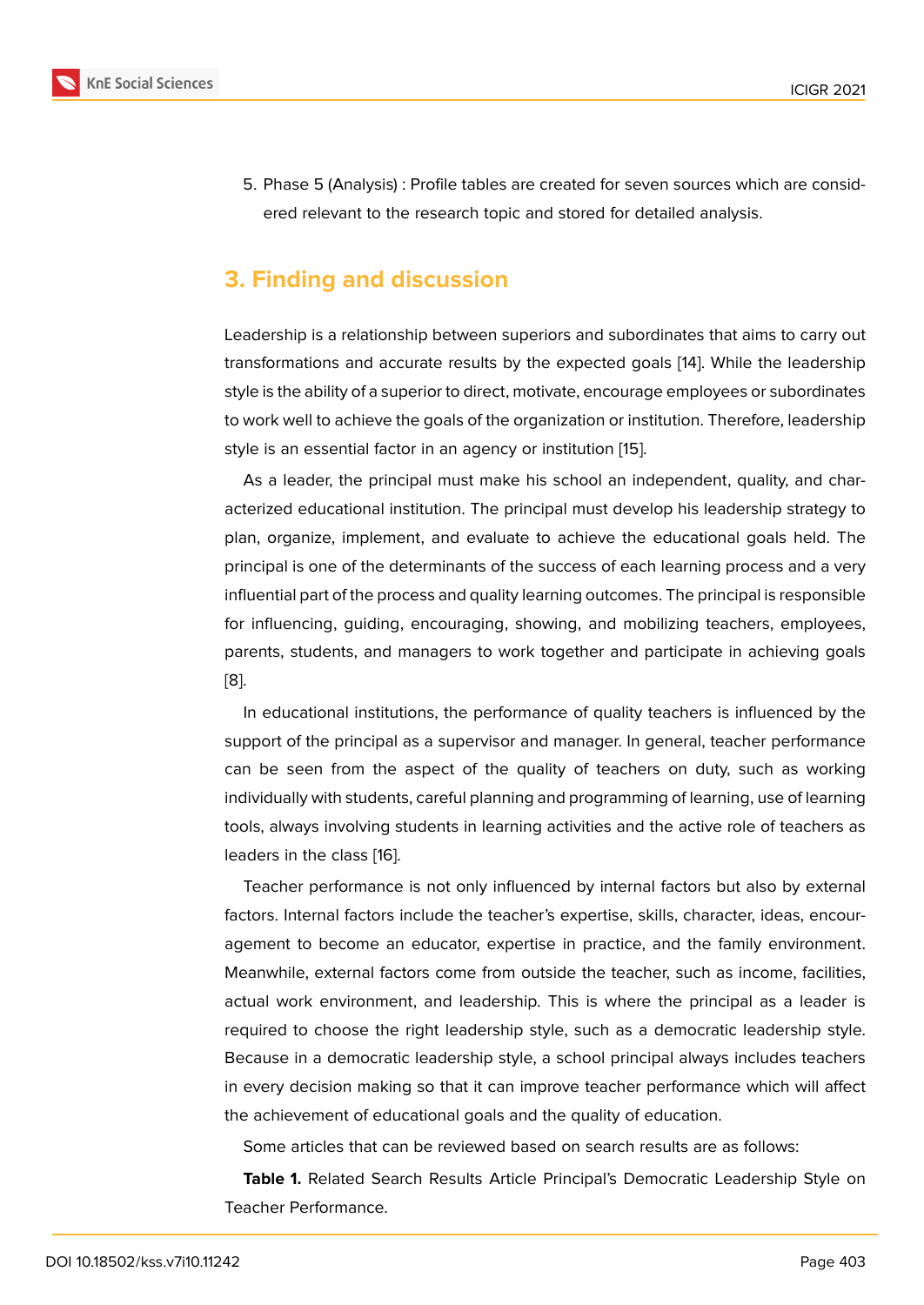| Author/s | <b>Journal/Proceeding Title</b>                                                                                             |                                                                                                                                                                                                                                                     | <b>Make</b><br>decisions<br>together | Giving<br>motivation | <b>Appreciate Cooperate</b><br>your<br>opinion |           |
|----------|-----------------------------------------------------------------------------------------------------------------------------|-----------------------------------------------------------------------------------------------------------------------------------------------------------------------------------------------------------------------------------------------------|--------------------------------------|----------------------|------------------------------------------------|-----------|
| $[17]$   | Journal of Educa- How<br>tional and Learning principals'<br><b>Studies</b>                                                  | do<br>the<br>democratic<br>leadership<br>styles<br>contribute to teacher<br>performance?                                                                                                                                                            |                                      |                      |                                                | $\sqrt{}$ |
| $[18]$   | Praxis                                                                                                                      | GNOSI: An Interdis- A Study of the Princi-<br>ciplinary Journal of pal's Leadership Role<br>Human Theory and on Teacher's Perfor-<br>mance in Tonra State<br>Senior High School<br>1, Bone Regency of<br>the South Sulawesi<br>Province, Indonesia. |                                      |                      |                                                |           |
| $[19]$   | Educational<br>Management<br>Administration<br>Leadership                                                                   | Principals ' leader- $\sqrt{}$<br>ship styles and teach-<br>& ers' job performance<br>: Evidence from Edo<br>State, Nigeria                                                                                                                         |                                      |                      |                                                |           |
| [20]     | <b>Budapest</b><br>International<br>Research and Critics of<br>in Linguistics and Democratic<br>Education<br>Journal Volume | The Effect of The<br>Head<br>Master<br>Principal's<br>(BirLE) Leadership<br><b>Style</b><br>Motivation<br><b>on</b><br>оf<br>Teacher<br>Work<br>in<br>State of Madrasah<br>Aliyah, Tapaktuan                                                        |                                      |                      |                                                |           |
| $[21]$   | International<br>Research<br><b>Business</b><br>Social Sciences                                                             | The Relationship of $\sqrt{}$<br>Journal of Academic the Democratic Lead-<br>in ership style with the<br>and Job Satisfaction of<br>Faculty Members in<br>Private Universities in<br>Jordan                                                         |                                      |                      |                                                |           |
| [22]     | Dawatuna:<br>and<br><b>Broadcasting</b>                                                                                     | Journal Implementation<br>of Communication of the Principal's<br>Islamic Leadership<br>Style<br>Teacher<br>on<br>Performance<br>to<br>Improve the Quality<br>High<br>School<br>of<br><b>Learning Outcomes</b>                                       |                                      |                      |                                                |           |
| $[23]$   | Education<br>Management                                                                                                     | The influence of the<br>style in the princi-<br>pal's leadership on<br>teacher performance                                                                                                                                                          |                                      | $\sqrt{}$            |                                                | $\sqrt{}$ |

### Table 1

The seven articles, both international and national, show that the democratic leadership of school principals in improving teacher performance is influenced by several indicators, namely joint decision making, providing motivation, respecting opinions, and working together. Each leadership style has its advantages and disadvantages. The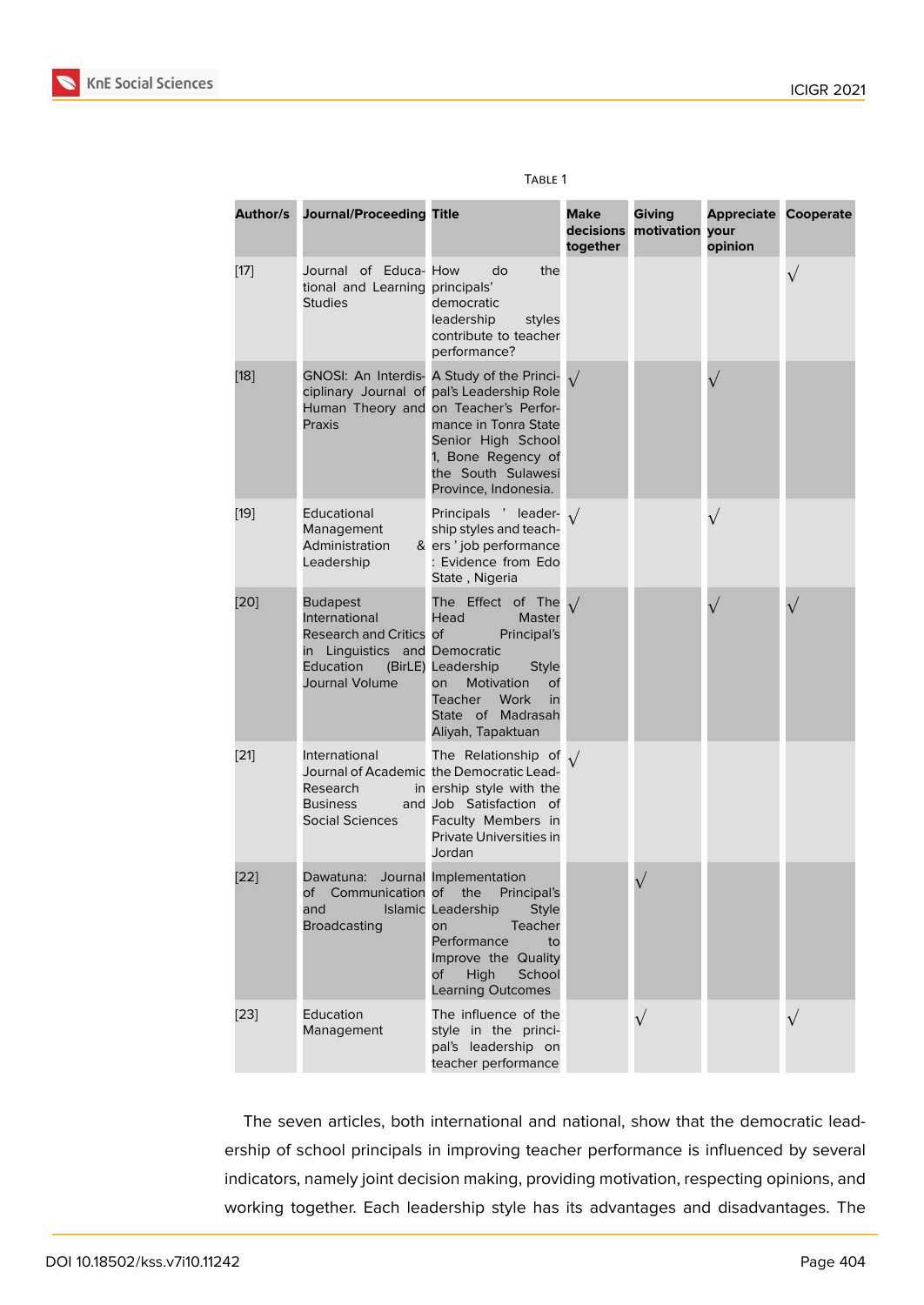principal's leadership will run well if the principal can carry out his leadership effectively. Effective leadership is leadership that can invite, persuade and mobilize subordinates to achieve predetermined goals [24].

Based on these indicators, several articles state that joint decision-making is one of the indicators that leads to an increase in teacher performance [18][19][20][21]. In every decision-making, democratic lea[der](#page-8-1)s always go through deliberation [20]. Meanwhile, in the motivational indicator, two articles state that this indicator can improve teacher performance [22][23] because a teacher will continue to impro[ve h](#page-7-6)[is](#page-8-0) [wor](#page-8-2)[k to](#page-8-3) be even better when he always gets motivation from his boss, namely the prin[cipa](#page-8-2)l. In addition, the principal must also be able to respect the opinions of others because this will also spur an i[ncre](#page-8-4)[ase](#page-8-5) in teacher performance [18][19][20]. In addition, working together in teams is also needed in improving teacher performance [17][20][23], in this case, a leader is more likely to do mutual cooperation between group members.

From the results of the analysis of several [art](#page-7-6)i[cle](#page-8-0)[s, o](#page-8-2)ne of the principal leadership styles that are pretty effective among several existing leaders[hip](#page-7-7) [styl](#page-8-2)[es is](#page-8-5) the democratic leadership style. This leadership is considered adequate because it creates a work atmosphere and the highest group productivity, makes joint decisions, and respects opinions that have more influence among the existing indicators; this will also affect the achievement of educational goals. In carrying out his duties and function, the principal must have adequate capacity as a leader. The leadership role of school principals in improving teacher performance is huge, considering that with good leadership, principals can influence and move teachers to improve teacher performance.

# **4. Conclusion**

Each leadership style has its advantages and disadvantages. Leadership will run well and effectively if the leadership it carries out can achieve the goals that have been set. Effective leadership is characterized by the leader's ability to invite, persuade, and mobilize subordinates to attain predetermined goals [24]. One of the principal leadership styles that are effective among several existing leadership styles is the democratic leadership style, which is straightforward and open. Every democratic leader's decisionmaking is always through deliberation [20]. In this [lea](#page-8-1)dership, there appears to be a tendency for cooperation among group members. This leadership is considered more effective because it creates the highest working atmosphere and group productivity; this will also affect the achievement of e[duc](#page-8-2)ational goals.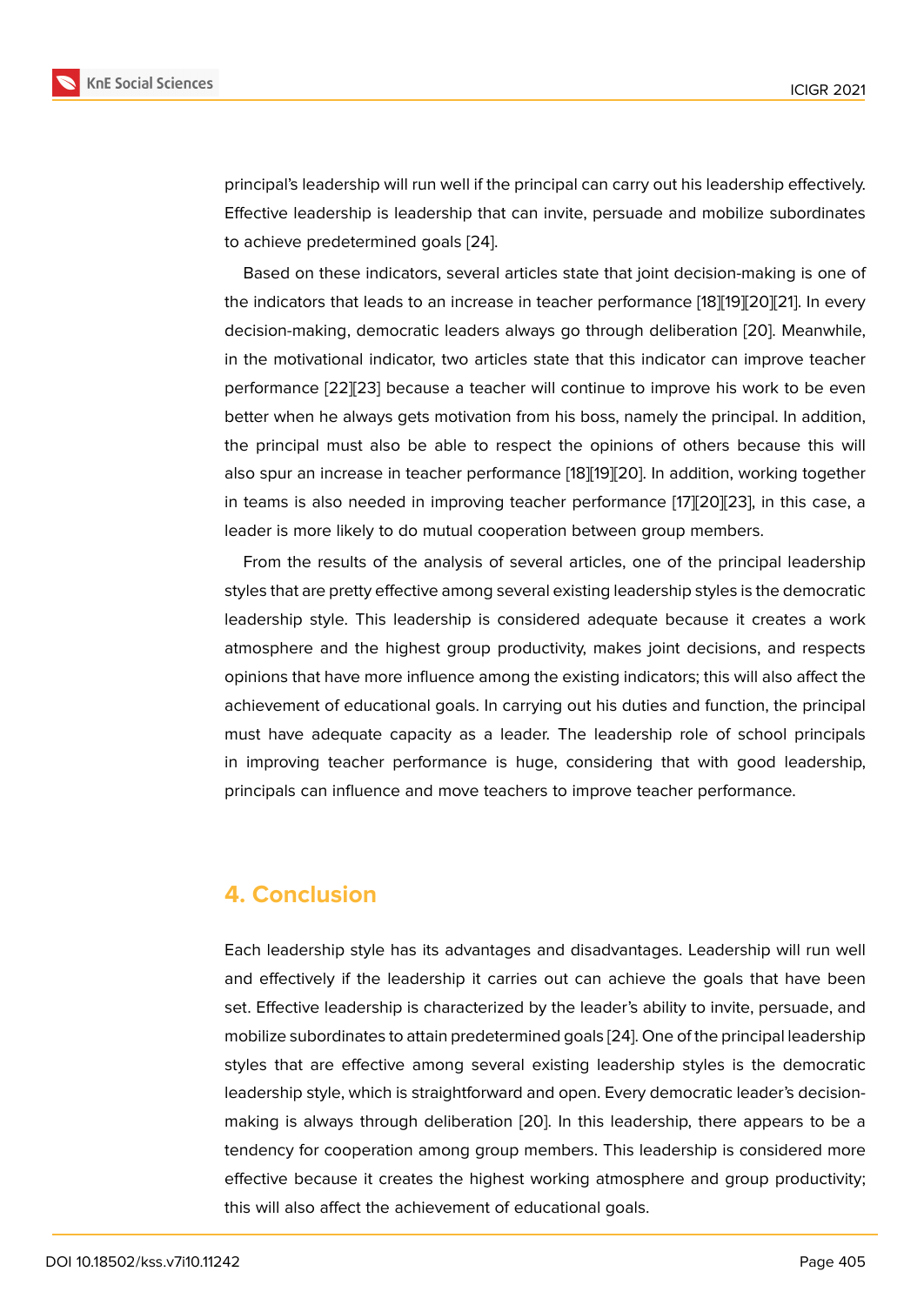

In carrying out his duties and functions, the principal is required to have adequate capacity as a leader. The principal's leadership role in improving teacher performance is enormous, considering that with a good and appropriate leadership style, the principal can influence and move teachers to enhance their performance in achieving the educational goals that have been set.

# **Acknowledgments**

Thank you for suggestion and correction from the reviewers so that this article becomes worthy o publication.

# **References**

- <span id="page-6-0"></span>[1] Mulyasa M. Manajemen dan kepemimpinan kepala sekolah. Jakarta: PT Bumi Aksara; 2019.
- <span id="page-6-1"></span>[2] Yahdiyani NR, Muna AR, Nurjanah S, Wahyuni S. Peran kepemimpinan kepala sekolah dalam meningkatkan kualitas peserta didik di SDN martapuro 2 kabupaten pasuruan. Jurnal Education Psychology Counsumen. 2020;2:327–336.
- [3] Pradana DA, Mahfud M, Hermawan C, Susanti HD. Nasionalism: Character education orientation in learning development. Budapest International Research and Critics Institute (BIRCI-Journal) : Humanities. 2021;3(4):4026–4034. https://doi.org/10.33258/birci.v3i4.1501
- <span id="page-6-2"></span>[4] Lian B, Kristiawan M, Murtiningsih M. The correlation between supervision of headmaster and interpersonal communication. Europan Jurnal Education Studies. 2019;6(1):246–256. https://doi.org/10.5281/zenodo.2649535
- <span id="page-6-3"></span>[5] Zusnita MWO, Umi K, Ernie ST. Pengaruh kepemimpinan terhadap kinerja karyawan. Perwira Jurnal Pendidikan Kewirausahaan Indonesia. 2019;2(1). https://doi.org/10.31328/bmb.v1i2.100
- <span id="page-6-4"></span>[6] Isvandiari A, Al Idris B. Pengaruh kepemimpinan dan disiplin kerja terhadap kinerja karyawan pada pt central capital futures cabang malang. Jurnal Ilmu Bisnis dan Ekonomi Asia. 2018;12(1):17–22. https://doi.org/10.32812/jibeka.v12i1.7
- <span id="page-6-5"></span>[7] Fazira Y, Mirani R. Pengaruh kepemimpinan terhadap kinerja pegawai pada dinas perpustakaan dan kearsipan kota dumai. JMKSP ( Jurnal Manajemen, Kepemimpinan, dan Supervisi Pendidikan). 2019;4(1):76-83. https://doi.org/10.31851/jmksp.v4i1.2477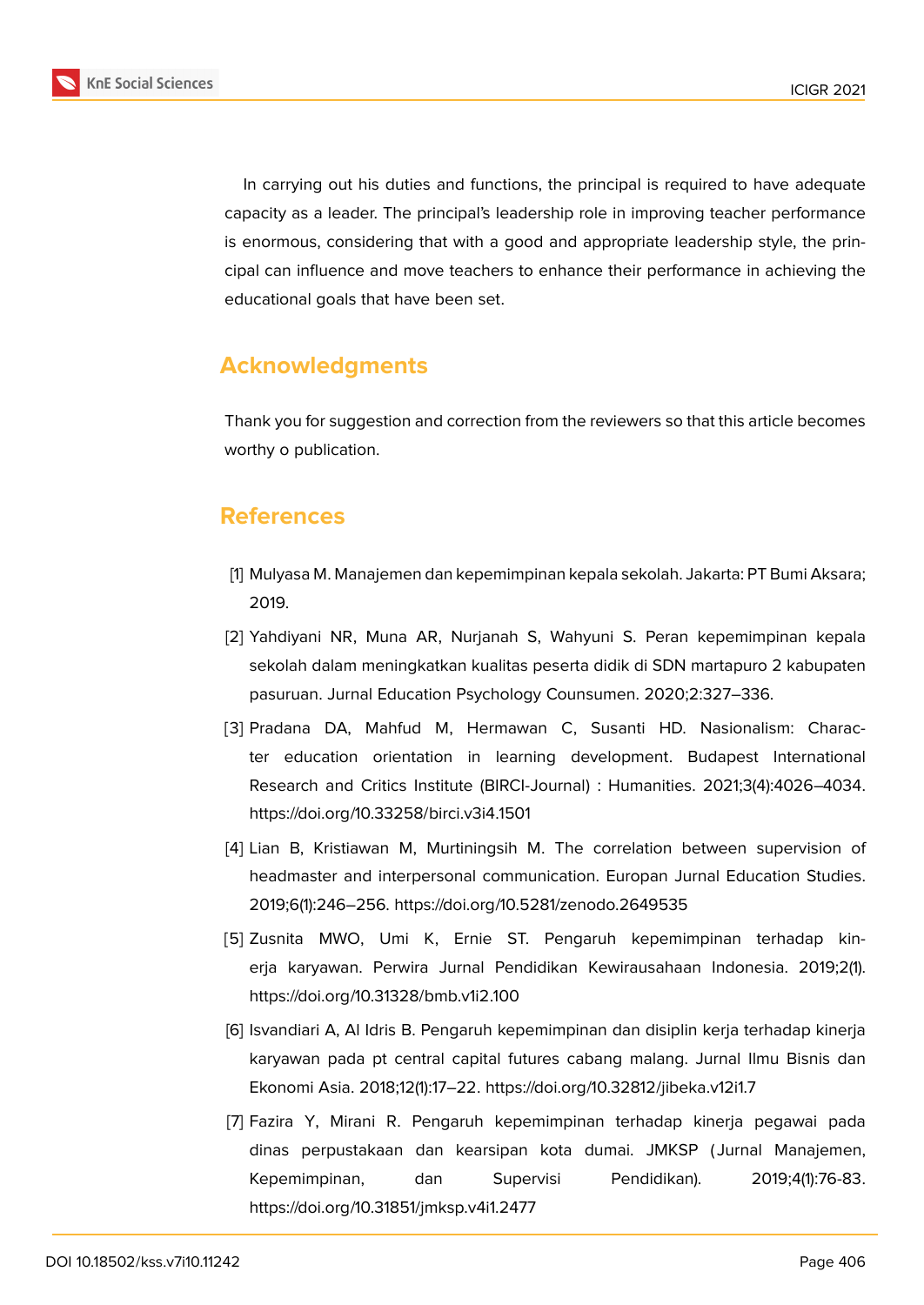

- <span id="page-7-0"></span>[8] Kartini D, Kristiawan M, Fitria H. The influence of principal's leadership, academic supervision, and professional competence toward teachers' performance. International Jurnal Progressive Science Technology. 2020;20(1):156–164.
- <span id="page-7-1"></span>[9] Barzi A. Pengaruh kepemimpinan kepala sekolah terhadap kinerja guru di SMP negeri 10 kendari. Jurnal Pendidikan Penelitian Geografi. 2018;3(1):2018.90-97
- <span id="page-7-2"></span>[10] Warni, Nurhayati R, Judrah M, Syarifuddin. Pengaruh kepemimpinan kepala sekolah terhadap kinerja guru di sdn 45 lempangan sinjai selatan. Jurnal Pendidikan Dasar dan Keguruan. 2021;6(1):31–39. https://doi.org/10.47435/jpdk.v6i1.596
- [11] Astuti RW, Fitria H, Rohana R. The influence of leadership styles and work motivation on teacher's performance retno. Jurnal Social Work Science Education. 2020;1(20):105–114. https://doi.org/10.2991/assehr.k.201204.055
- <span id="page-7-3"></span>[12] Andriani S, Kesumawati N, Kristiawan M. The influence of the transformational leadership and work motivation on teachers performance. International Jurnal Science Technology Research. 2018;7(7):19–29.
- [13] Snyder H. Literature review as a research methodology: An overview and guidelines. Jurnal Business Research. 2019;104:333–339. https://doi.org/10.1016/j.jbusres.2019.07.039
- [14] Fitria H, Mukhtar M, Akbar M. The effect of organizational structure and leadership style on teacher performance in private secondary school. IJHCM (International Jurnal Human Capital Management. 2017;1(2):101–112. https://doi.org/10.21009/ijhcm.012.12
- <span id="page-7-4"></span>[15] Razak A, Sarpan S, Ramlan R. Effect of leadership style, motivation and work discipline on employee performance in PT. ABC Makassar. International Review of Management and Marketing. 2018;8(6):67–71.
- <span id="page-7-5"></span>[16] Kuriloff P, Jordan W, Sutherland D, Ponnock A. Teacher preparation and performance in high-needs urban schools: What matters to teachers. Teacher Teaching Education. 2019;83:54–63. https://doi.org/10.1016/j.tate.2019.04.001
- <span id="page-7-7"></span>[17] Nellitawati N. How do the principals' democratic leadership styles contribute to teacher performance? Jurnal Education Learning Studies. 2020;3(1):30-39. https://doi.org/10.32698/0942
- <span id="page-7-6"></span>[18] Yunus AM, Nurman N, Illahi R, Kamaruddin K, Alimuddin A. A study of the principal's leadership role on teacher's performance in Tonra State Senior High School 1, Bone Regency of the South Sulawesi Province, Indonesia. GNOSI An Interdiscipliner Jurnal Human. Theory Prax. 2020;3(2):35–44.